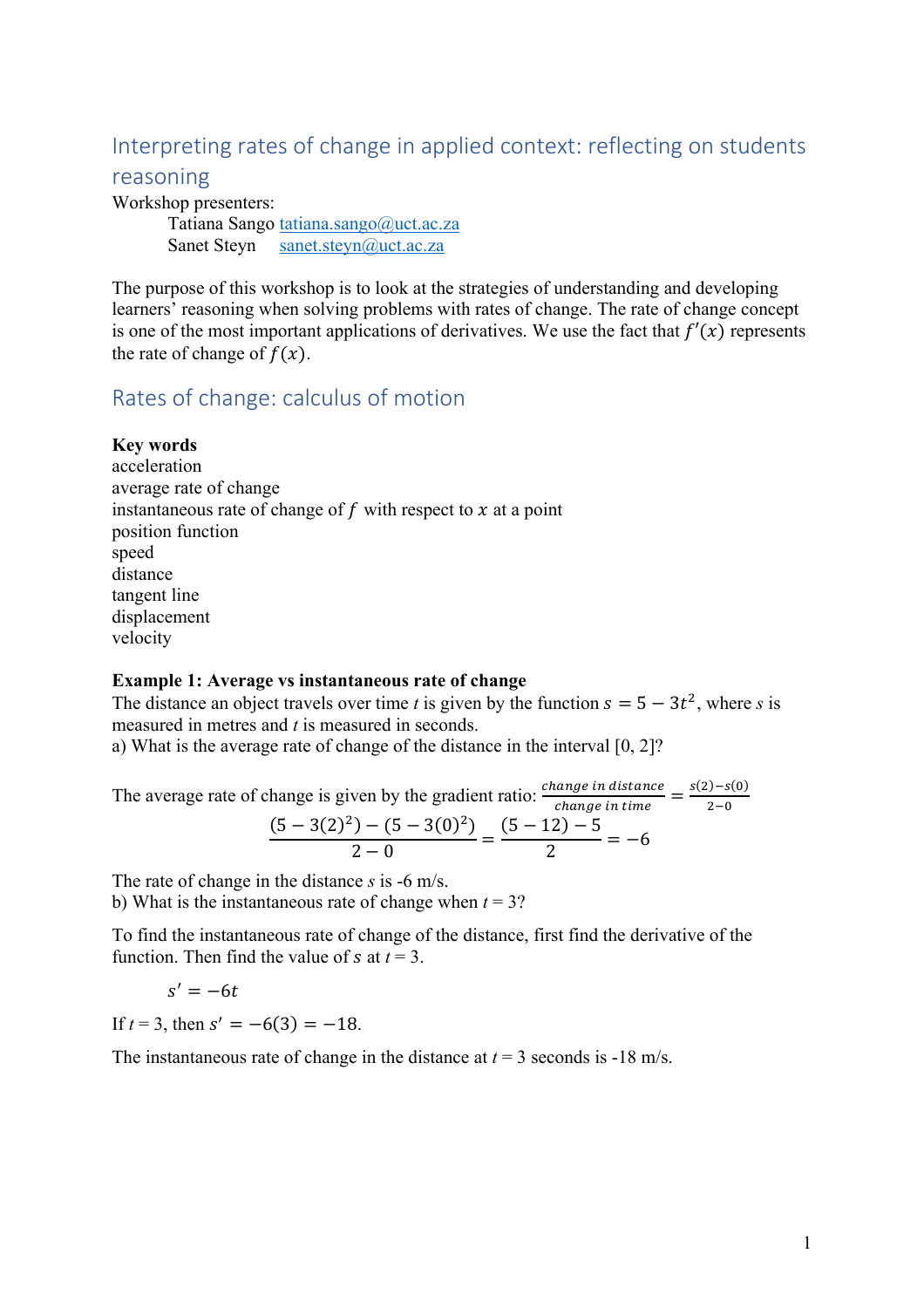#### **Example 2: Velocity and acceleration**

The function describing the position of an object dropped from a height of 100 meters is  $s = 100 - 4.7t^2$ , where *s* is measured in meters and *t* is measured in seconds. Find the object's velocity and acceleration when it hits the ground.

The velocity is the first derivative of position with respect to time:

$$
v(t) = s'(t) = -9.4t
$$

The acceleration is the first derivative of velocity with respect to time:  $a(t) = v'(t) = -9.4$ 

To find the velocity and acceleration of the object when it hits the ground, we first find the time at which it hits the ground by setting  $s(t)$  equal to 0 and solving for *t*.

$$
100 - 4.7t2 = 0
$$
  
\n
$$
4.7t2 = 100
$$
  
\n
$$
t2 = \frac{100}{4.7}
$$
  
\n
$$
t = \sqrt{\frac{100}{4.7}} \approx 4.6
$$

The object hits the ground at approximately 4,6 seconds.

Finally, evaluate velocity when the object hits the ground:

 $v(4,6) = -9,4(4,6) = -43,24$  m/s

The negative sign indicates that the velocity is directed downward. The object's acceleration is the same as it is for all values of t: approximately -9,4 m/s<sup>2</sup>.

The acceleration is a constant (due to gravity), and is directed downward (negative sign).

#### 2017 November examination

#### **Question 9**

An aerial view of a stretch of road is shown in the diagram below. The road can be described by the function  $y = x^2 + 2$ ,  $x \ge 0$  if the coordinate axes (dotted lines) are chosen as shown in the diagram.

Benny sits at a vantage point B (0; 3) and observes a car, P, travelling along the road.

Calculate the distance between Benny and the car, when the car is closest to Benny.

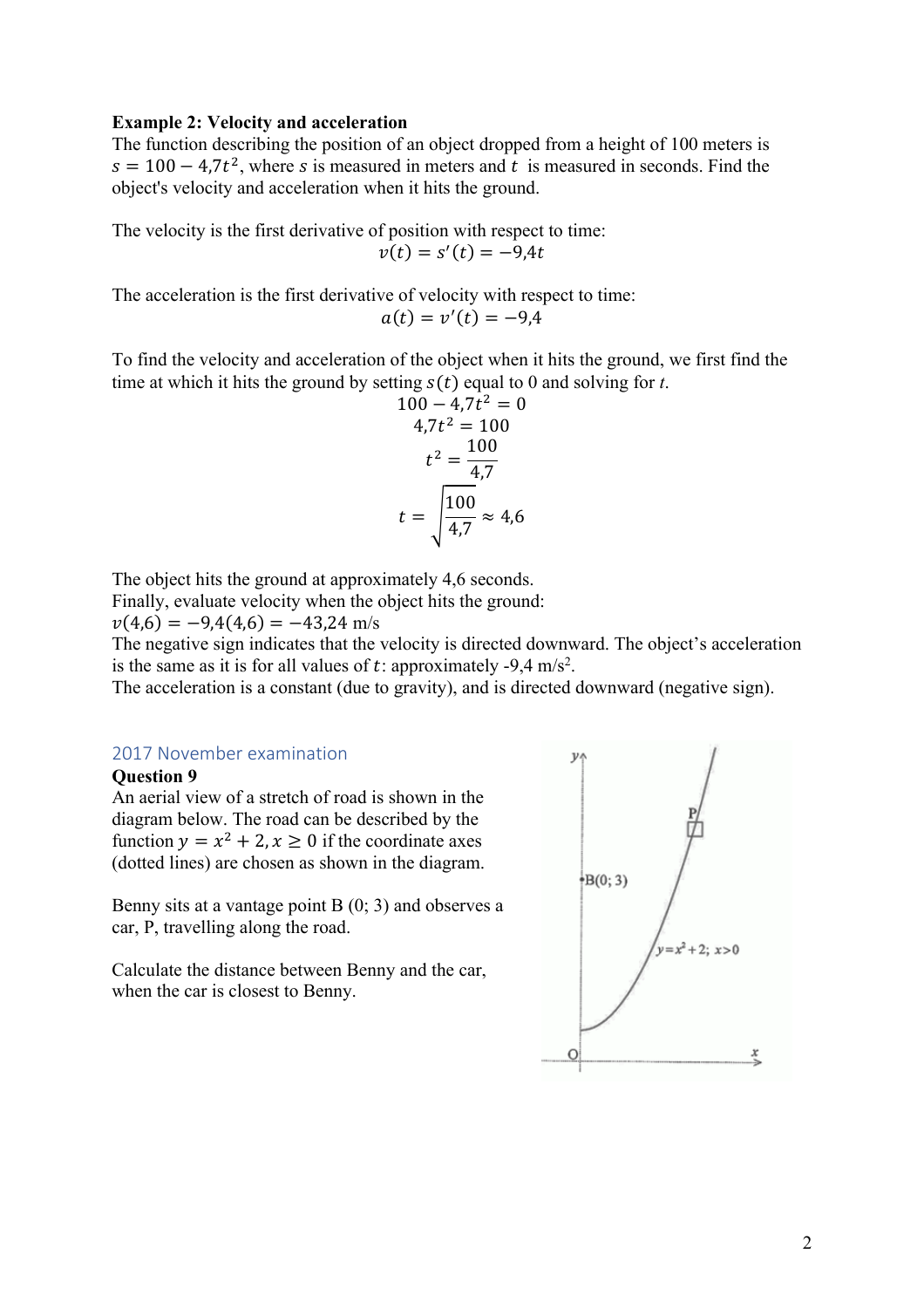# **Solution with teaching and learning steps**

# **Step 1: Construct learners' understanding of the problem (extrapolating information/inferencing; developing reasoning)**

- Benny is not moving; his position is fixed at point  $B(0,3)$
- Curve represents the road
- Car is moving, its position is described by the point P, "sliding" on the curve (travelling along the road)
- The coordinates of point P are changing, but the point remains in  $1<sup>st</sup>$  quadrant, where  $x \geq 0$  and  $y \geq 0$
- The distance between Benny and the car is not always the same because the curve is not always the same distance from point  $B$  on the y-axis
- The problem is asking to calculate the distance when the car is closest to Benny: shortest BP distance

#### **Step 2: Link to mathematical content knowledge, use of concepts (draw inferences & select relevant information)**

| The curve represents the road and its       | $y = x^2 + 2$                                |
|---------------------------------------------|----------------------------------------------|
| equation is given                           |                                              |
| Point P represents the car, but we do not   | P(x; y)                                      |
| know its coordinates                        |                                              |
| Point $P$ is on the curve (car on the road) | $P(x; x^2 + 2)$                              |
| The distance between two points, B and P    | <i>B</i> (0; 3) and $P(x; x^2 + 2)$          |
| (Benny and car) is unknown                  | $PB = \sqrt{(x-0)^2 + (x^2 + 2 - 3)^2}$      |
|                                             | $PB = \sqrt{x^2 + (x^2 - 1)^2}$              |
|                                             | $PB = \sqrt{x^2 + x^4 - 2x^2 + 1}$           |
|                                             | $PB = \sqrt{x^4 - x^2 + 1}$                  |
| The distance between two points has to be.  | $PB$ will be a minimum if $PB2$ is a minimum |
| minimum (shortest distance)                 |                                              |

| To find minimum distance:             | $=4x^3-2x$                                               |
|---------------------------------------|----------------------------------------------------------|
| Step 1: Differentiate the given       | dx                                                       |
| expression and find the values of $x$ | $4x^3 - 2x = 0$                                          |
| where $1st$ derivative = 0            | $x(2x^2-1)=0$                                            |
|                                       | $x = 0$ or $x^2 = \frac{1}{2}$<br>$x=\frac{1}{\sqrt{2}}$ |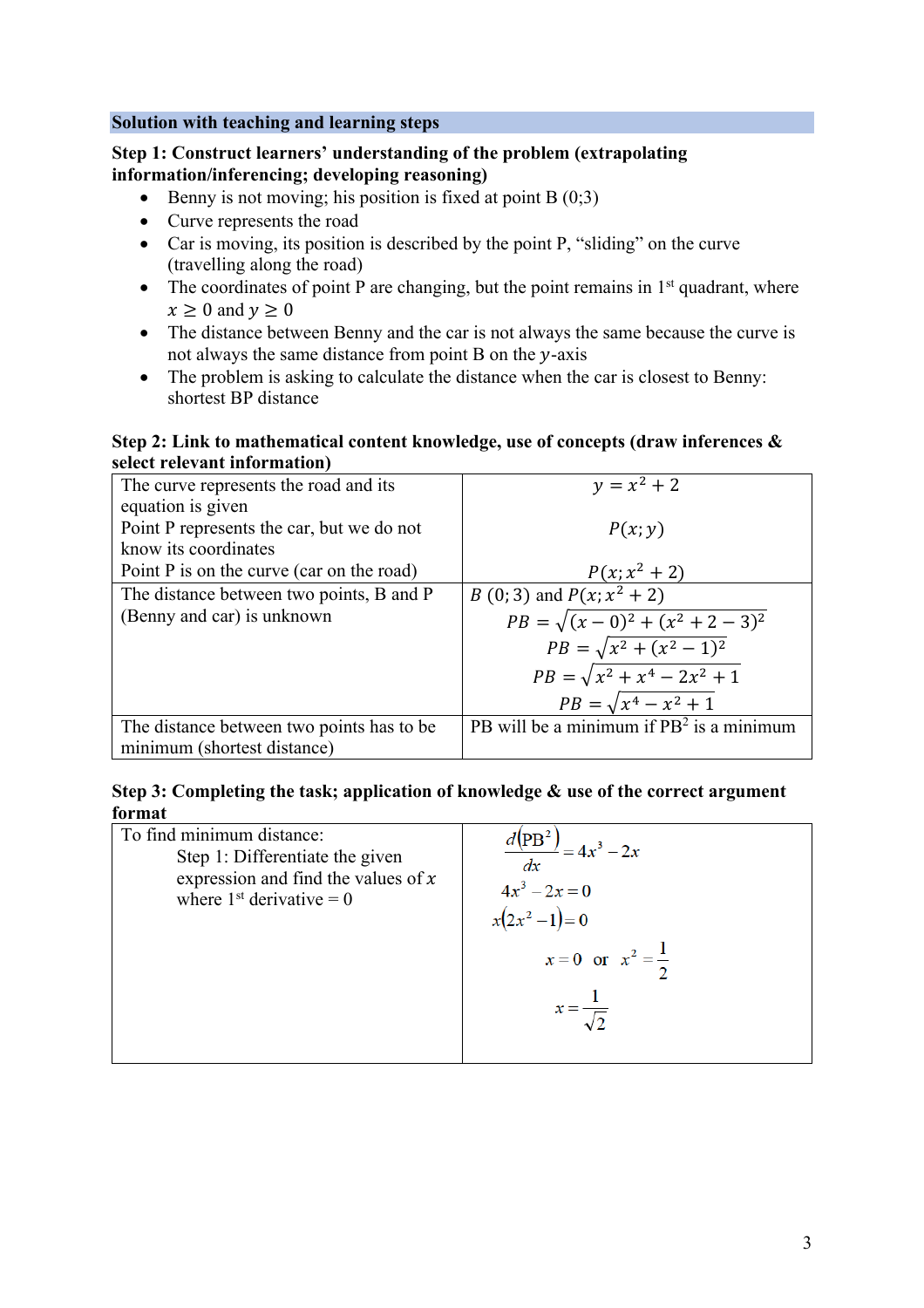| Step 2: Substitute the values of $x$<br>into the distance formula to find the<br>minimum distance. | $PB^{2} = \left(\frac{1}{\sqrt{2}}\right)^{4} - \left(\frac{1}{\sqrt{2}}\right)^{2} + 1$<br>$=\frac{1}{4}-\frac{1}{2}+1$<br>$PB = \frac{\sqrt{3}}{2} = 0.87$ |
|----------------------------------------------------------------------------------------------------|--------------------------------------------------------------------------------------------------------------------------------------------------------------|
| Conclusion                                                                                         |                                                                                                                                                              |
|                                                                                                    | $0,87$ [units] is the distance between Benny<br>and the car, when the car is closest to                                                                      |
|                                                                                                    | Benny.                                                                                                                                                       |

# **Step 4: Teacher reflection with specific focus on potential problems in learner's reasoning**

(Extract from NSC report & any other observations)

Alternative reasoning could be constructed in Steps 2 and 3, depending on learner's mathematical and cognitive abilities:

- Shortest distance will be where tangent to curve is perpendicular to the line joining P and the curve.
- Finding the equation of the line segment BP and working out the value of  $y$  at P.

#### **QUESTION 9: CALCULUS (OPTIMISATION APPLICATION)**

#### **Common errors and misconceptions**

(a) Many candidates did not see this question as an optimisation question. The most common incorrect answer was that  $BP = 1$  unit. The other common mistake was to take random points for P and to calculate the length of BP.

(b) Few candidates managed to establish that  $BP^2 = x^4 - x^2 + 1$  or  $BP = \sqrt{x^4 - x^2 + 1}$  but could not differentiate these expressions. Candidates did not realise that BP is a minimum if BP<sup>2</sup> is a minimum. The majority of these candidates then used trial and error to establish the minimum distance of BP.

#### **Suggestions for improvement**

- (a) Optimisation should not only be seen in the context of measurements, learners also need to be exposed to optimisation of functions.
- (b) This section of calculus is often taught towards the end of the year and therefore learners do not get enough opportunity to practise. Teachers should ensure that there is enough time for learners to understand the application fully.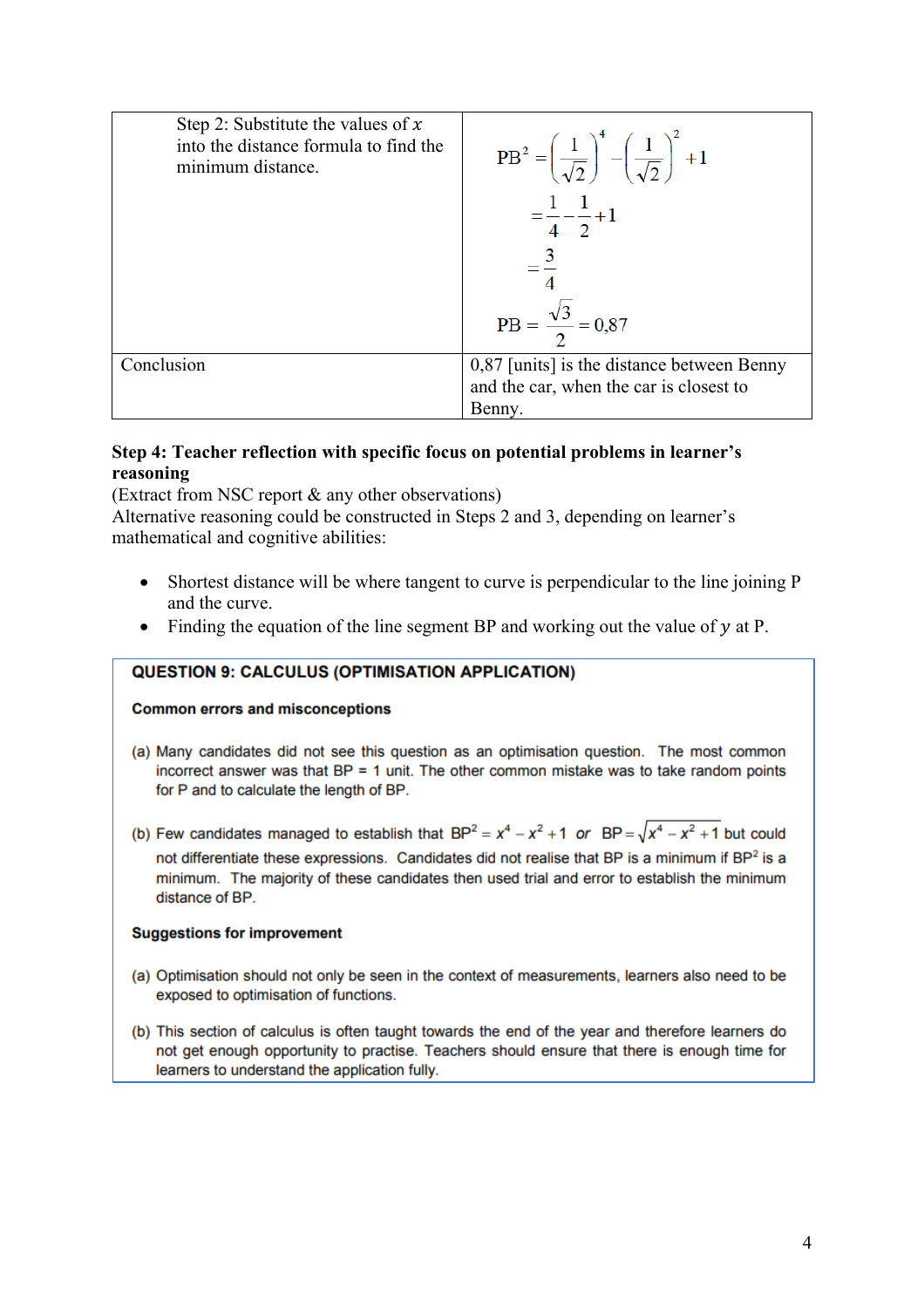# 2019 November examination

## **Question 8**

After flying a short distance, an insect came to rest on a wall. Thereafter the insect started crawling on the wall. The path that the insect crawled can be described by  $h(t) = (t -$ 6)( $-2t^2 + 3t - 6$ ), where h is the height (in cm) above the floor and t is the time (in minutes) since the insect started crawling.

- 8.1 At what height above the floor did the insect start to crawl? (1)
- 8.2 How many times did the insect reach the floor? (3)
- 8.3 Determine the maximum height that the insect reached above the floor. (4)

### **Solution with teaching and learning steps**

## **Step 1: Construct learners' understanding of the problem (extrapolating information/inferencing; developing reasoning)**

- An insect is flying and coming to rest before crawling on the wall.
- Curve  $h(t)$  represents the crawling path of the insect
- The starting position on the wall is the height  $h$  above the floor where insect landed after flying
- We do not know in which direction the insect crawls: towards the floor or towards the roof
- The problem is asking to find: 1) the height above the floor where the insect starts to crawl; 2) the number of times the insect will reach the floor; 3) how high the insect will crawl

#### **Step 2: Link to mathematical content knowledge, use of concepts (draw inferences & select relevant information)**

| $t=0$                           |
|---------------------------------|
|                                 |
|                                 |
| $h(t) = (t-6)(-2t^2+3t-6)$      |
|                                 |
|                                 |
| $h(t)=0$                        |
|                                 |
|                                 |
|                                 |
|                                 |
| max $h(t)$ is where $h'(t) = 0$ |
|                                 |
|                                 |
|                                 |
|                                 |
|                                 |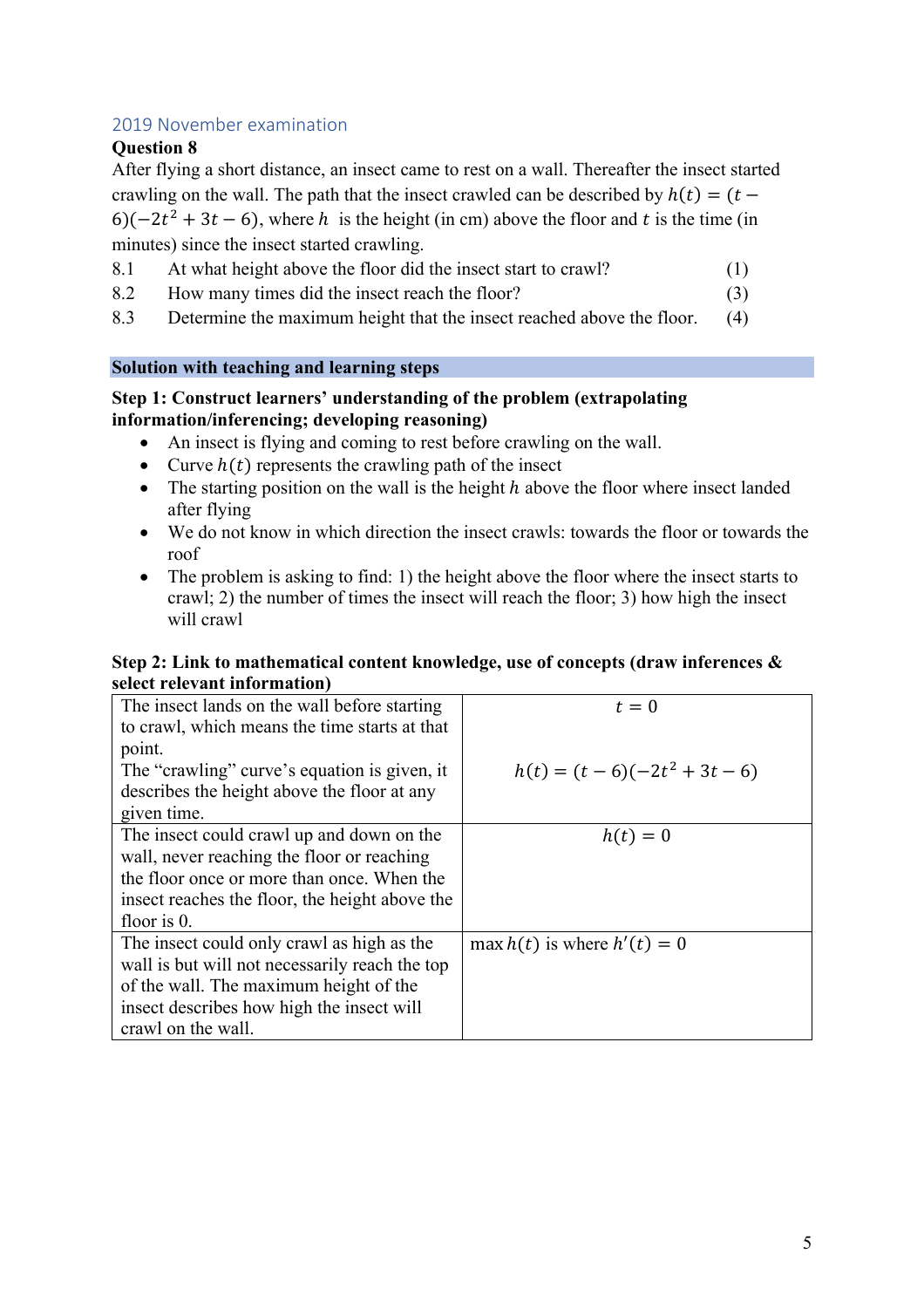| The initial height is when the time is 0                                                                                          | $h(0) = (0-6)(-2(0)^2 + 3(0) - 6)$<br>$= -6(-6) = 36$                                                                                                                                                                                         |
|-----------------------------------------------------------------------------------------------------------------------------------|-----------------------------------------------------------------------------------------------------------------------------------------------------------------------------------------------------------------------------------------------|
| To answer the question "when will the<br>insect reach the floor" is to find the time<br>when the height is 0.                     | $\overline{h(t)} = (t-6)(-2t^2 + 3t - 6) = 0$<br>$(t-6)(-2t^2+3t-6)=0$<br>$t = 6$ or $-2t^2 + 3t - 6 = 0$<br>$-2t^2 + 3t - 6 = 0$ has no real solutions, so<br>$t = 6$ and the insect will reach the floor<br>once when the time is 6 minutes |
| To find maximum height:<br>Step 1: Differentiate the given<br>expression and find the values of $x$<br>where $1st$ derivative = 0 | $h(t) = -2t^3 + 15t^2 - 24t + 36$<br>$h'(t) = -6t^2 + 30t - 24$<br>$-6t^2 + 30t - 24 = 0$<br>$t^2-5t+4=0$<br>$(t-4)(t-1)=0$<br>$t=4$ or $t=1$                                                                                                 |
| Step 2: Substitute the values of $x$<br>into the height formula to find the<br>maximum height.                                    | Only $t = 4$ because $h(t)$ reaches maximum<br>value<br>$h = -2(4)^3 + 15(4) - 24(4) + 36$<br>$= 52 \, \text{cm}$                                                                                                                             |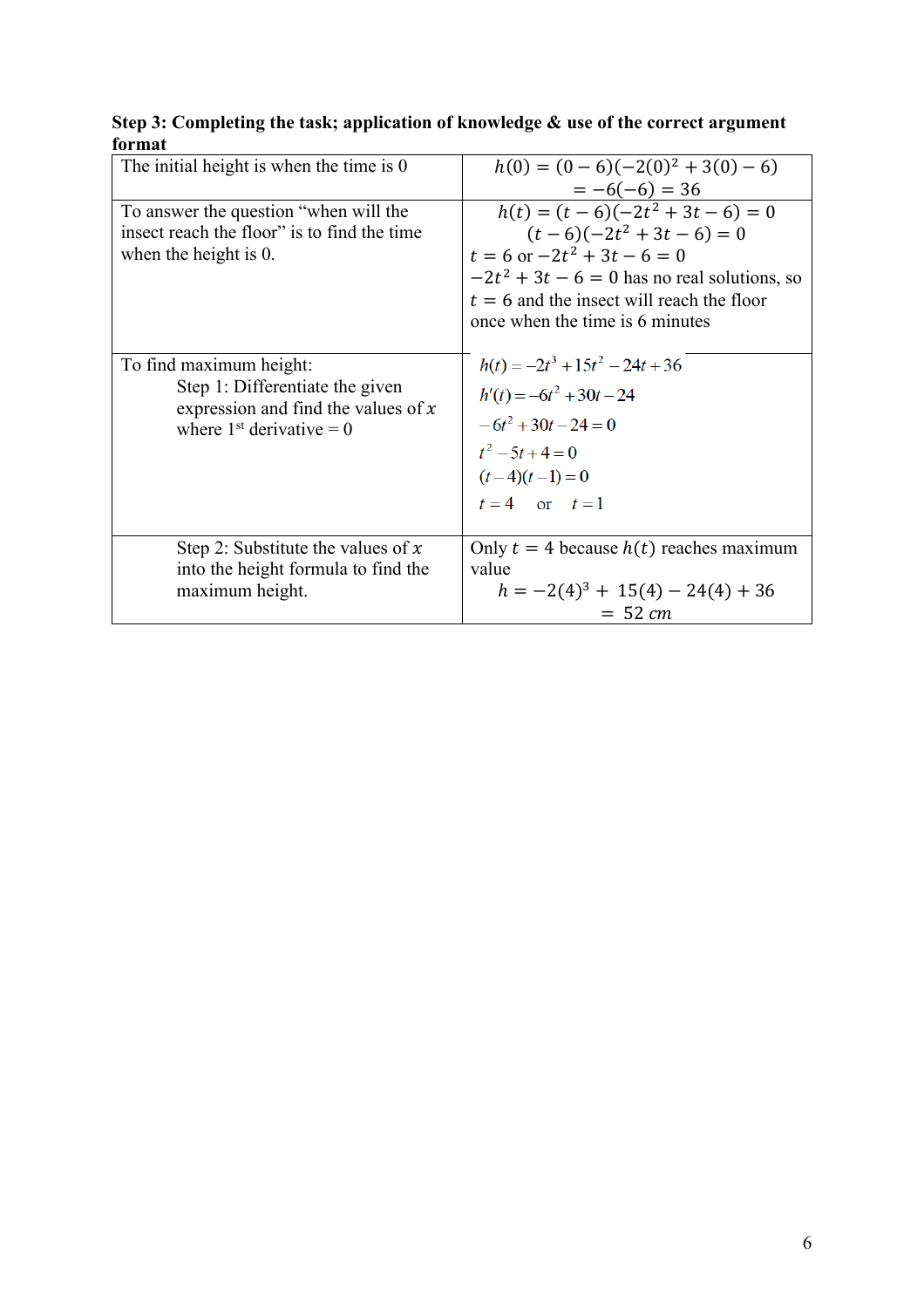# **Step 4: Teacher reflection with specific focus on potential problems in student's reasoning**

(Extract from NSC report & any other observations)

Drawing a curve could assist with visualization and address some of the observed errors & misconceptions:



## **QUESTION 8: CALCULUS Common Errors and Misconceptions**

a) In Q8.1 many candidates gave the answer as  $t = 6$ . They calculated the value of t when  $h = 0$  instead of calculating the value of h when  $t = 0$ .

b) Many candidates confused 'how many times' with 'at what time' in answering Q8.2. They gave the answer as  $t = 6$  instead of indicating that the insect reached the floor only once.

c) In answering Q8.3 some candidates could not correctly multiply out  $h(t)$ . Some candidates calculated  $h'(t)$ , but did not equate  $h'(t)$  to 0. Some calculated the values of t but did not calculate the maximum height. Other candidates calculated  $h''(t)$ , equated it to 0, and solved for  $t$  not realizing that in this way they will calculate the  $t$ -value of the point of inflection and not the maximum.

# **Suggestions for Improvement**

a) When teaching graphs of cubic functions, teachers should also include those that have one stationary point.

b) Teachers need to expose learners to word problems in order for them to gain confidence.

c) The calculation of critical values should not only be restricted to graphical questions. Expose learners to calculating critical values in contextual questions as well. This will help learners to appreciate the calculations that they perform in Mathematics.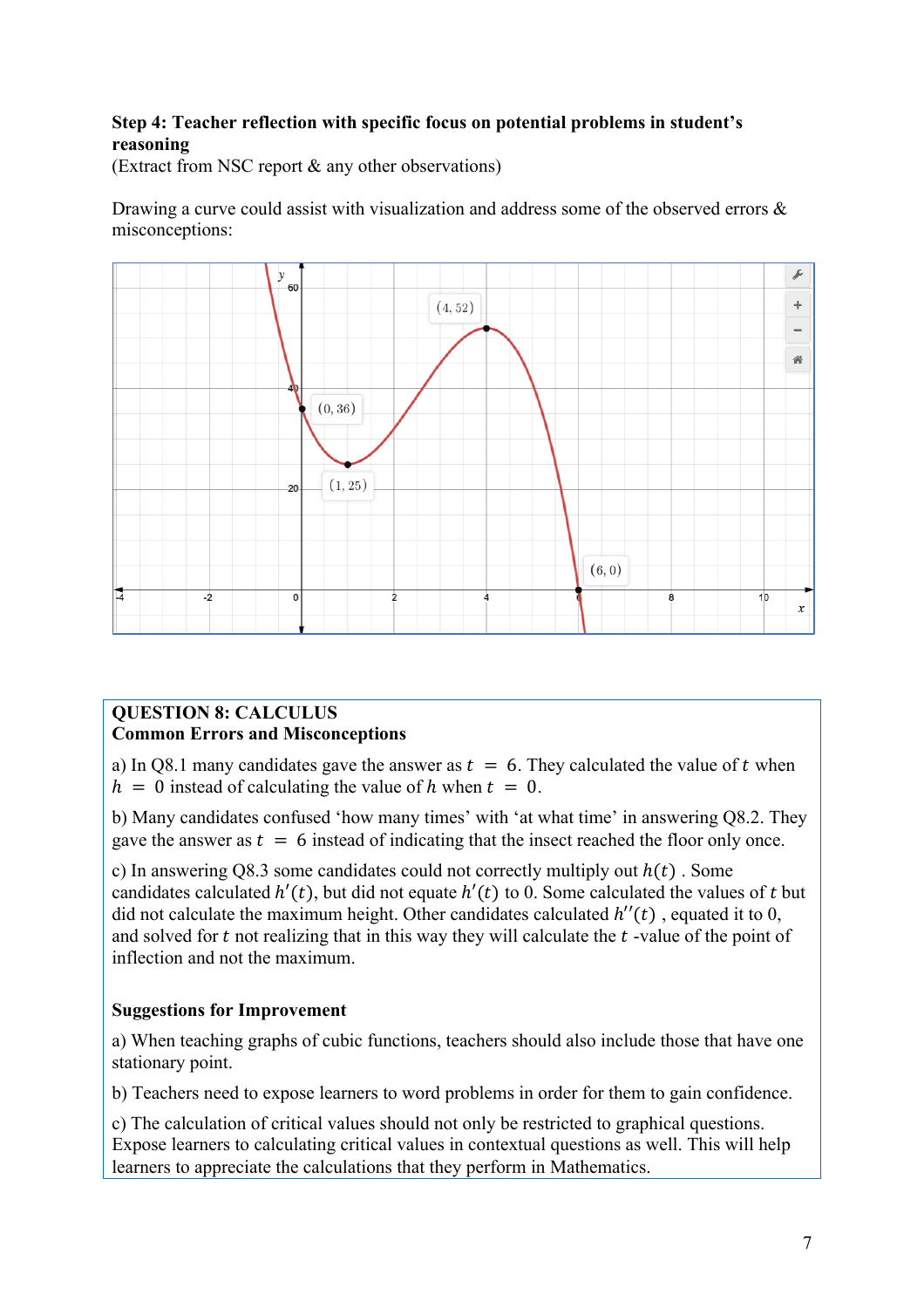# 2016 November examination

# **OUESTION 10**

The number of molecules of a certain drug in the bloodstream  $t$  hours after it has been taken is represented by the equation  $M(t) = -t^3 + 3t^2 + 72t$ ,  $0 < t < 10$ .

| 10.1 | Determine the number of molecules of the drug in the bloodstream 3 hours after the<br>drug was taken.                                            | (2)        |
|------|--------------------------------------------------------------------------------------------------------------------------------------------------|------------|
| 10.2 | Determine the rate at which the number of molecules of the drug in the bloodstream is<br>changing at exactly 2 hours after the drug was taken.   | (3)        |
| 10.3 | How many hours after taking the drug will the rate at which the number of molecules<br>of the drug in the bloodstream is changing, be a maximum? | (3)<br>[8] |

#### **Solution with teaching and learning steps**

### **Step 1: Construct learners' understanding of the problem (extrapolating information/inferencing; developing reasoning)**

- The number of molecules of a drug in the bloodstream is given by the equation
- The number of molecules  $M(t)$  is changing with the time  $t$  changing
- The problem is asking to find:
	- $\circ$  1) The number of molecules when time = 3 h
	- o 2) The (instantaneous) rate of change: number of molecules at 2h
	- o 3) The time when the rate of change is maximum

### **Step 2: Link to mathematical content knowledge, use of concepts (draw inferences & select relevant information)**

| Use the given equation to find the number<br>of molecules when time is given                                       | $M(t) = -t^3 + 3t^2 + 72t$       |
|--------------------------------------------------------------------------------------------------------------------|----------------------------------|
| To find the rate of change, use the $1st$<br>derivative of the given function<br>Exactly 2 hours is the given time | $M'(t) = (-t^3 + 3t^2 + 72t)'$   |
| Looking for the maximum rate of change                                                                             | max $M'(t)$ is when $M''(t) = 0$ |

| Substitute the time $t = 3$ hours into the                | $M(t) = -t^3 + 3t^2 + 72t$           |
|-----------------------------------------------------------|--------------------------------------|
| equation to find the number of molecules                  | $M(3) = -(3)^3 + 3(3)^2 + 72(3)$     |
|                                                           | $= 216$                              |
|                                                           | 216 molecules                        |
| Find 1 <sup>st</sup> derivative and substitute the time t | $M'(t) = (-t^3 + 3t^2 + 72t)'$       |
| $=$ 2 hours to find the rate of change                    | $= -3t^2 + 6t + 72$                  |
|                                                           | $M'(2) = -3(2)^{2} + 6(2) + 72 = 72$ |
|                                                           |                                      |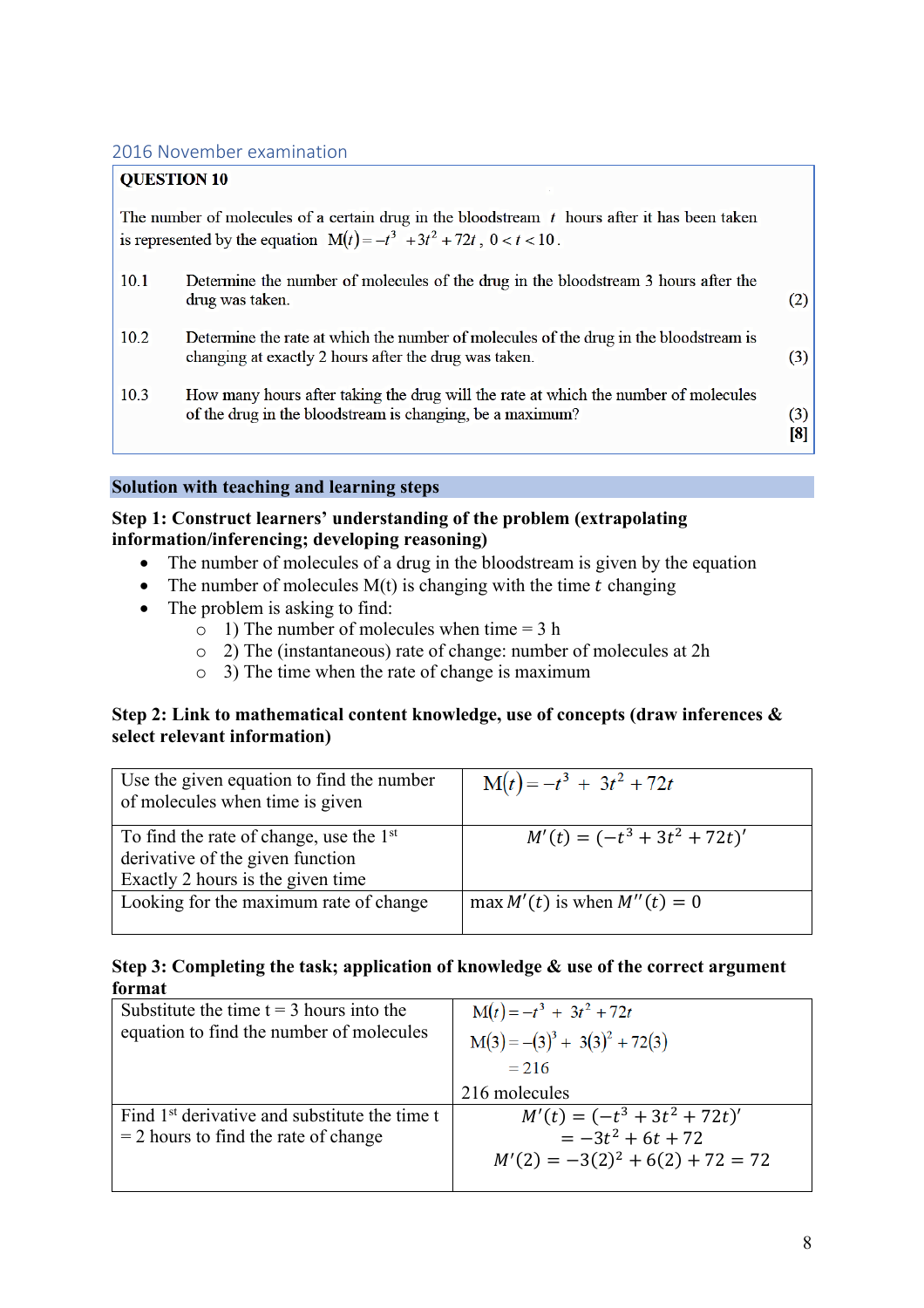| Interpret the rate answer: molecules per                                     | 72 molecules per hour                       |
|------------------------------------------------------------------------------|---------------------------------------------|
| hour                                                                         |                                             |
| To find the maximum rate of change:                                          | $M(t) = -t^3 + 3t^2 + 72t$                  |
| Step 1: Differentiate rate of change<br>and find the values of t where $2nd$ | $M'(t) = -3t^2 + 6t + 72$                   |
| $derivative = 0$                                                             | $M''(t) = 0$                                |
|                                                                              | $-6t+6=0$                                   |
|                                                                              | $t=1$                                       |
| Step 2: Interpret the answer                                                 | Maximum rate of change of the number of     |
| (referring back to the question)                                             | molecules of the drug in the bloodstream is |
|                                                                              | after 1 hour.                               |

# **Step 4: Teacher reflection with specific focus on potential problems in student's reasoning**

(Extract from NSC report & any other observations)

#### **QUESTION 10: CALCULUS (APPLICATION)**

This question was well answered except for Q10.3.

Common errors and misconceptions

(a) Many candidates did not see the connections amongst rate of change, gradient and derivative. Hence, in Q10.3, it was evident that candidates did not link maximum rate of change to the second derivative being equal to zero.

(b) Many candidates determined  $M'(t)$ , equated it to zero and then solved for t, as is often required in optimisation questions and not realising that this was not the question in this case in Q10.2.

## **Suggestions for improvement**

(a) Learners should be exposed to the integration of topics across papers.

(b) More emphasis needs to be placed on 'rates of change' and what is meant by this term.

(c) The section on measurement/mensuration is taught in Grade 10 and revision should take place in Grades 11 and 12. Make use of models/teaching aids to assist in the teaching of this section.

(d) Expose learners to examples where they have to differentiate with respect to variables other than  $x$ .

(e) This section of Calculus is often taught towards the end of the year and therefore learners do not get enough opportunity to practise. Teachers should ensure that there is enough time for learners to understand the application fully.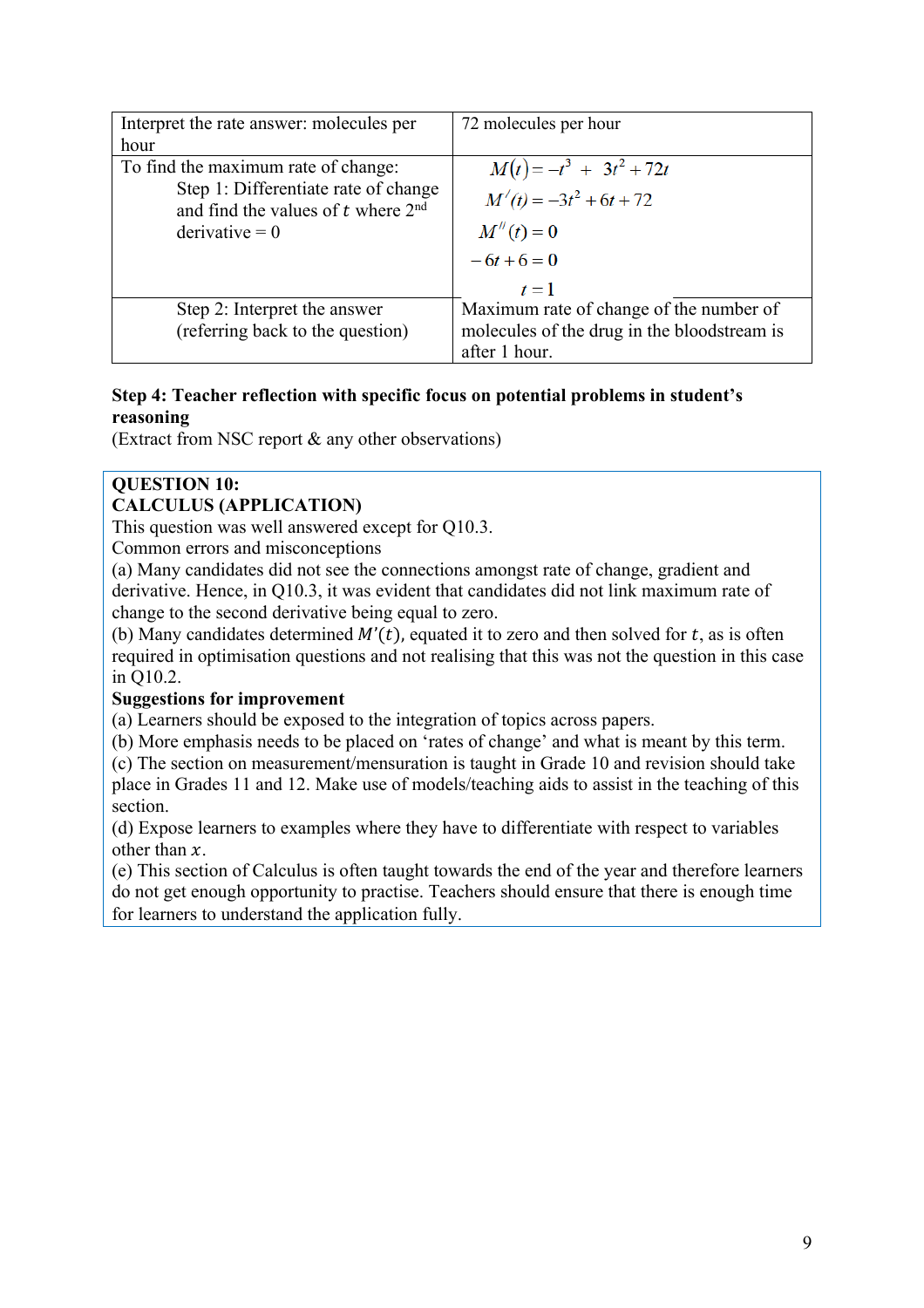# Rates of change: optimisation

Learners often experience difficulties in this topic. One of the main reasons for this is their ability to understand the wording of the problem. The difficulty often arises when identifying the quantity that is to be optimised and the quantity that is the constraint and writing down equations for each.

## **Key words**

maximise minimise optimisation constraint

Let's look at the example from ZoomIn Mathematics Gr12 Practice Book: Differential Calculus

# **Optimisation**

Optimisation problems will always ask you to maximise or minimise some quantity described in a word problem (instead of immediately giving you a function to maximise/minimise). For example: "Keeping the area of the rectangle fixed, which rectangle will have the smallest perimeter?"

## **EXAMPLE**

Suppose our rectangle has area 15. The perimeter of a rectangle is given by  $P = 2x + 2y$  and our constraint is that the area  $A = xy = 15$ .

### **Step 1: Construct learners' understanding of the problem (extrapolating information/inferencing; developing reasoning)**

The quantity to be optimised: perimeter of the rectangle

The quantity that is the constraint: the area of the rectangle

## **Step 2: Link to mathematical content knowledge, use of concepts (draw inferences & select relevant information)**

Perimeter of the rectangle:  $P = 2x + 2y$  to be minimized Area of the rectangle:  $15 = xy$  is the constraint

We can rewrite the constraint equation:  $y = \frac{15}{x}$ Now, substitute the constraint into the perimeter equation:

$$
P = 2x + 2y
$$
  
= 2x + 2 $\left(\frac{15}{x}\right)$   
= 2x + 15x<sup>-1</sup>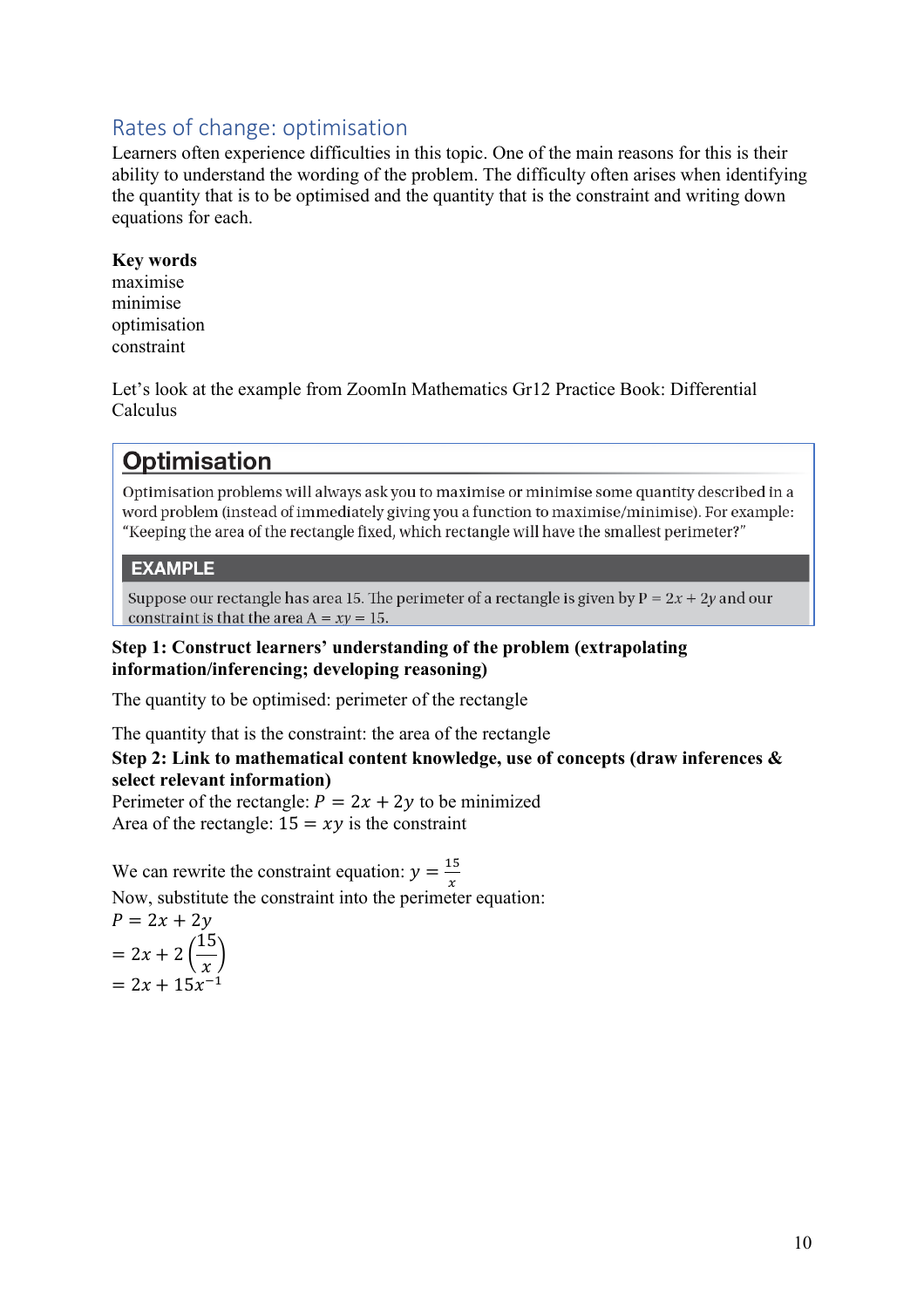## **Step 3: Completing the task; application of knowledge & use of the correct argument format**

Taking the derivative of P with respect to  $x$ :  $D_x[P] = 2 - 15x^{-2}$ Since we need a minimum, we know that the gradient P′ must be equal to zero.  $0 = 2 - 15x^{-2}$ Observe that  $x$  cannot be equal to zero since the area would also be zero. It is safe to multiply both sides by  $x^2$  and simplify:  $0 = 2x^2 - 15$  $x^2 = 15$  $x = \pm \sqrt{15}$ The only logical solution is that  $x = \sqrt{15}$  since a rectangle cannot have negative length.

Using either the constraint or perimeter formula, we find that  $y = \sqrt{15}$  too. So, the solution is that a rectangle must in fact have side lengths equal to one another to minimise the perimeter.

## **Step 4: Teacher reflection with specific focus on potential problems in student's reasoning**

(link to any useful observations)

### 2019 June examination



#### **Solution with teaching and learning steps**

#### **Step 1: Construct learners' understanding of the problem (extrapolating information/inferencing; developing reasoning)**

- A sphere has the radius 8 cm
- A cone is inside the sphere: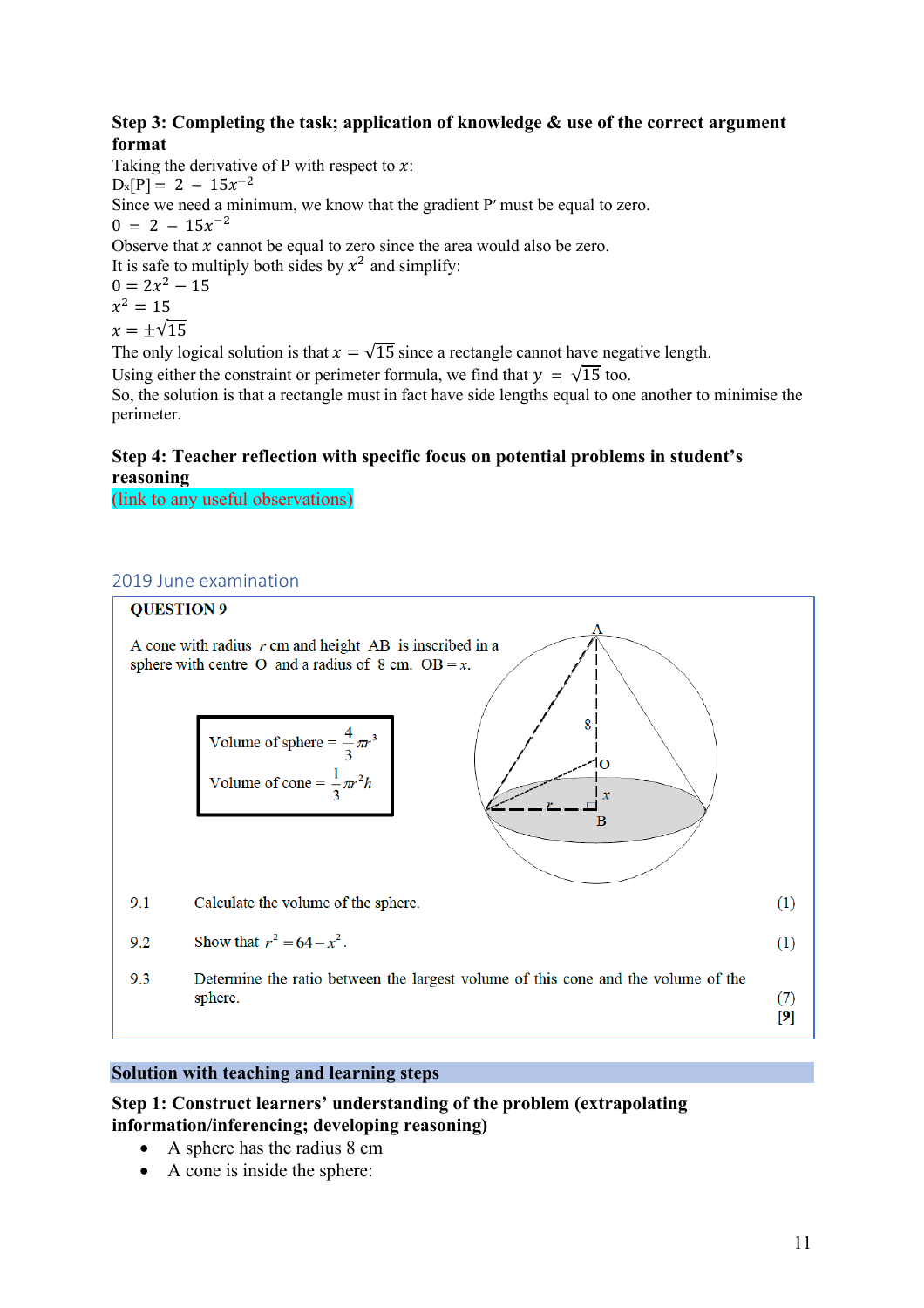- $\circ$  Cone's radius is r cm
- o Cone's height is more than the radius of a sphere:  $(8 + x)$  cm
- The radius of the sphere is not (*necessarily*!) the same as the radius of the cone
- Volume formulae are given for both shapes
- The problem is asking to find:
	- $\circ$  1) Volume of the sphere
	- o 2) Radius of the cone
	- $\circ$  3) The ratio between the largest volume of the cone & the volume of the sphere

## **Step 2: Link to mathematical content knowledge, use of concepts (draw inferences & select relevant information)**

| Choose the formula to calculate the volume<br>of a sphere with the radius 8 cm | Volume of sphere = $\frac{4}{3}\pi(r)^3$     |
|--------------------------------------------------------------------------------|----------------------------------------------|
| On the diagram the radius of the cone is $r$                                   | Volume of cone = $\frac{1}{3}\pi r^2 h$      |
|                                                                                | $=\frac{1}{3}\pi r^2(8+x)$                   |
|                                                                                |                                              |
| There is a right-angled triangle with the                                      | Pythagoras Theorem:                          |
| base $r$ and other two sides $x$ and 8 (radius                                 | $r^2 + x^2 = 8^2$                            |
| of the sphere)                                                                 |                                              |
| Looking for largest volume of the cone                                         | max $V_{cone}$ is where $V'_{cone} = 0$      |
| Ratio of volumes to be found                                                   |                                              |
|                                                                                | $\frac{\text{max }V_{cone}}{V_{sphere}} = ?$ |

| Substitute $r = 8$ to calculate the volume of<br>a sphere                                                                                                                                                                                                     | Volume of sphere = $\frac{4}{3}\pi(8)^3 = \frac{2048\pi}{3}$<br>$\approx$ 2 144,66                                                                                                                                                                                                          |
|---------------------------------------------------------------------------------------------------------------------------------------------------------------------------------------------------------------------------------------------------------------|---------------------------------------------------------------------------------------------------------------------------------------------------------------------------------------------------------------------------------------------------------------------------------------------|
| Use Pythagoras theorem to find base $r$ using<br>other two sides $x$ and 8                                                                                                                                                                                    | Pythagoras Theorem:<br>$r^2 + x^2 = 8^2$<br>$r^2 = 8^2 - x^2$<br>So, $r^2 = 64 - x^2$<br>This is the radius of the cone.                                                                                                                                                                    |
| To find the largest volume of the cone:<br>Step 1: Differentiate the expression<br>for $V_{cone}$ and find the values of x<br>where $1st$ derivative = 0<br>Additional step: substitute radius<br>and height into the formula for $V_{cone}$<br>and simplify. | Volume of cone = $\frac{1}{3}\pi r^2 h$<br>$=\frac{1}{3}\pi(64-x^2)(8+x)$<br>$=\frac{\pi}{3}(512+64x-8x^2-x^3)$<br>$\frac{dV}{dx} = \frac{64\pi}{3} - \frac{16\pi}{3}x - \frac{3\pi}{3}x^2$<br>$V'_{cone} = 0$<br>$0 = 64 - 16x - 3x^2$<br>$0 = (8-3x)(x+8)$<br>$x=\frac{8}{3}$ $x \neq -8$ |